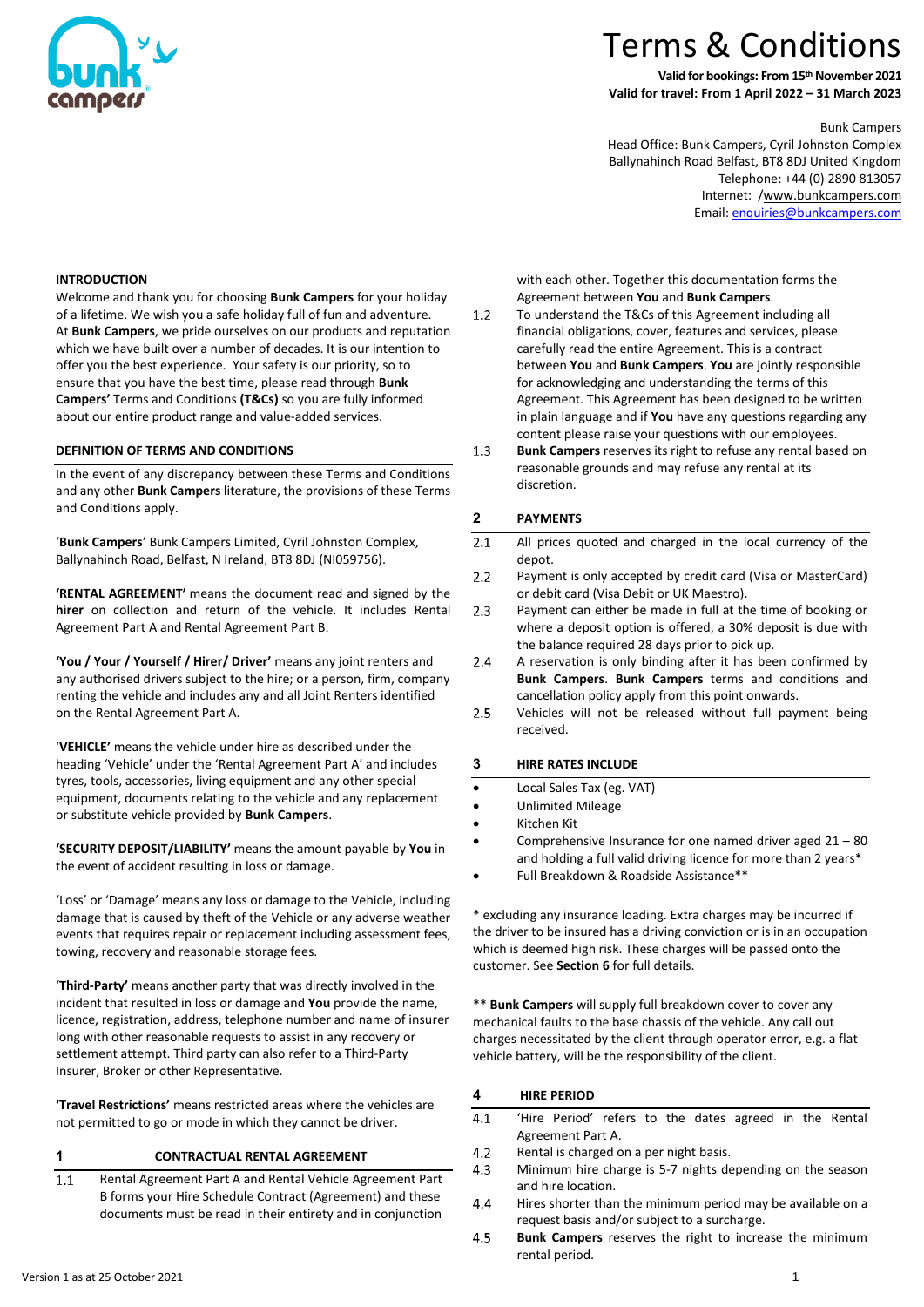4.6 Should **You** wish to extend the rental period, **You** must obtain authorisation from **Bunk Campers**. Extensions are subject to the availability of the Vehicle. The extra cost of an extended rental must be paid by credit card over the telephone or at an **Bunk Campers** Branch immediately on confirmation of the rental extension. Additional days will be at the daily standard gross rental charge for the Vehicle applicable at the time of the extension.

# **5 HIRER / DRIVERS**

- $5.1$ Driver(s) must hold a full valid manual driving licence for at least 24 months that entitles them to drive a European category B vehicle or equivalent up to 3500kg GMW.
- $5.2$ Drivers holding an automatic transmission licence only cannot drive any of our vehicles.
- $5.3$ If the driving licence is not in the language of the country of rental or issued in the UK or EEA or Switzerland, then an international driving licence is required. A certified translation may be accepted depending on the country where the original licence was issued.
- 5.4 If no suitable driving licence is shown at the time of pick-up, **you** can withdraw from the Rental Agreement at your cost.
- $5.5$ Age limits:
	- (a) Standard driver insurance is available on all vehicles for drivers aged 21-80.
	- (b) When hiring in the UK or Ireland, there is a young driver surcharge for drivers aged 21-24. Driver's age must be declared at time of booking and the additional surcharge paid. See website for current pricing.
- 5.6 All drivers must be present for collection of the motorhome. No exceptions can be made.
- $5.7$ All drivers must provide two separate forms of photographic identification on collection of the vehicle otherwise hire will be invalidated i.e.: valid passport and driving licence.
- 5.8 Your driving licence must be at your current address. If not, then in addition to this we require 2 alternative proofs of identification i.e.: a utility bill and bank statement dated no more than 60 days old which has your name and current address listed.
- 5.9 If you have a GB driving licence, we require you to log in to the DVLA website and check the counterpart of your driving licence. Your rental will be cancelled without refund if we are unable to DVLA check your driving licence details.
- 5.10 If you have a Northern Ireland driving licence, we require both the photo card and the paper counterpart.
- You must declare at the time of booking if there are any  $5.11$ endorsements on your driving licence. **Bunk Campers** may not be able to provide cover for you to drive the vehicle if you have certain endorsements imposed on your driving licence. Charges apply for penalty points. Failure to declare any accidents or driving convictions invalidates insurance.
- $5.12$ Maximum of 3 additional drivers per rental.
- 5.13 Drivers are liable for any legal penalties (including, without limitation parking fines and speeding tickets) incurred during the hire period. An administration fee of £45/€45 applies to all penalties received by **Bunk Campers**.
- 5.14 We are unable to offer driver insurance under the following circumstances and any bookings made in this respect will have to be cancelled:
	- (a) Drivers under 21 and over 80 years of age
	- (b) Drivers who have not held a full valid driving licence as outlined above for at least 24 months.
	- (c) Should any driver fail to present all of the correct documentation and identification on collection of the vehicle or the documentation does not meet the driver requirements set out in the terms and conditions, then **Bunk Campers** will be unable to release the vehicle. No refunds will be given.
	- (d) Drivers holding only an automatic driving licence
	- (e) Persons who have had their insurance declined and/or renewal refused and/or special terms imposed and/or

have had their insurance cover cancelled or avoided by an insurer.

- (f) Persons who, whilst driving, have been involved in more than one fault motor claim during the past 3 years.
- (g) UK drivers who do not provide access to their driving licence counterpart.
- (h) Persons who have been disqualified from driving for a period exceeding six months in the last three years or drivers who have been disqualified for a period exceeding three months in the past year.
- (i) Persons engaged in any of the following acts, occupations or professions if hiring in the UK or Ireland
	- i. Professional entertainment or theatrics if "in front of camera"
	- ii. Professional sport
	- iii. Jockeys or in connection with racing of any sort
	- iv. Undergraduates or students under 25 years of age
	- v. Service personnel born outside of the United Kingdom if they have held their full driving licence for less than twentyfour months
	- vi. Courier services, express mail or parcel delivery if the vehicle is to be used for business purposes
	- vii. Fast food establishments (including food delivery) if the vehicle is to be used for business purposes
	- viii. Motor factors if the vehicle is to be used for business purposes
	- ix. Wholesale or daily newsagent deliveries if the vehicle is to be used for business purposes
	- x. General dealers or street and/or market traders if the vehicle is to be used for business purposes.

On all cases, the insurance company has the final say.

# **6 A INSURANCE**

- Fully comprehensive insurance is provided by **Bunk Campers**  $6.1$ through our insurers for the driver(s) named on the rental agreement (provided all the personal informed supplied is correct). Named drivers are subject to the criteria outlined in section 5. Only persons named on the Rental Agreement are insured to drive the vehicle.
- $6.2$ The vehicle is insured for damage to the vehicle and the property of a third party but does not include any personal insurance for the customer including death or bodily injury to the driver nor does it cover any personal possessions.
- 6.3 No other hire insurance is acceptable for the rental of a **Bunk Campers** vehicle.

# **Public Liability Insurance**

6.4 Public Liability Insurance is included in the nightly rental rate. The public liability insurance that covers the registered drivers is €5 million.

# **Travel Insurance**

6.5 **Bunk Campers** strongly recommends that **You** take out **Your**  own Personal Travel Insurance.

# **6 B. SECURITY DEPOSIT AND LIABILITY OF THE HIRER**

 $6.1$ The hire is subject to a security deposit which covers both the liability of the hirer in the event of any first incident or reported incident and the proper return of the vehicle in the same condition as it was let out to the **hirer**. In the event of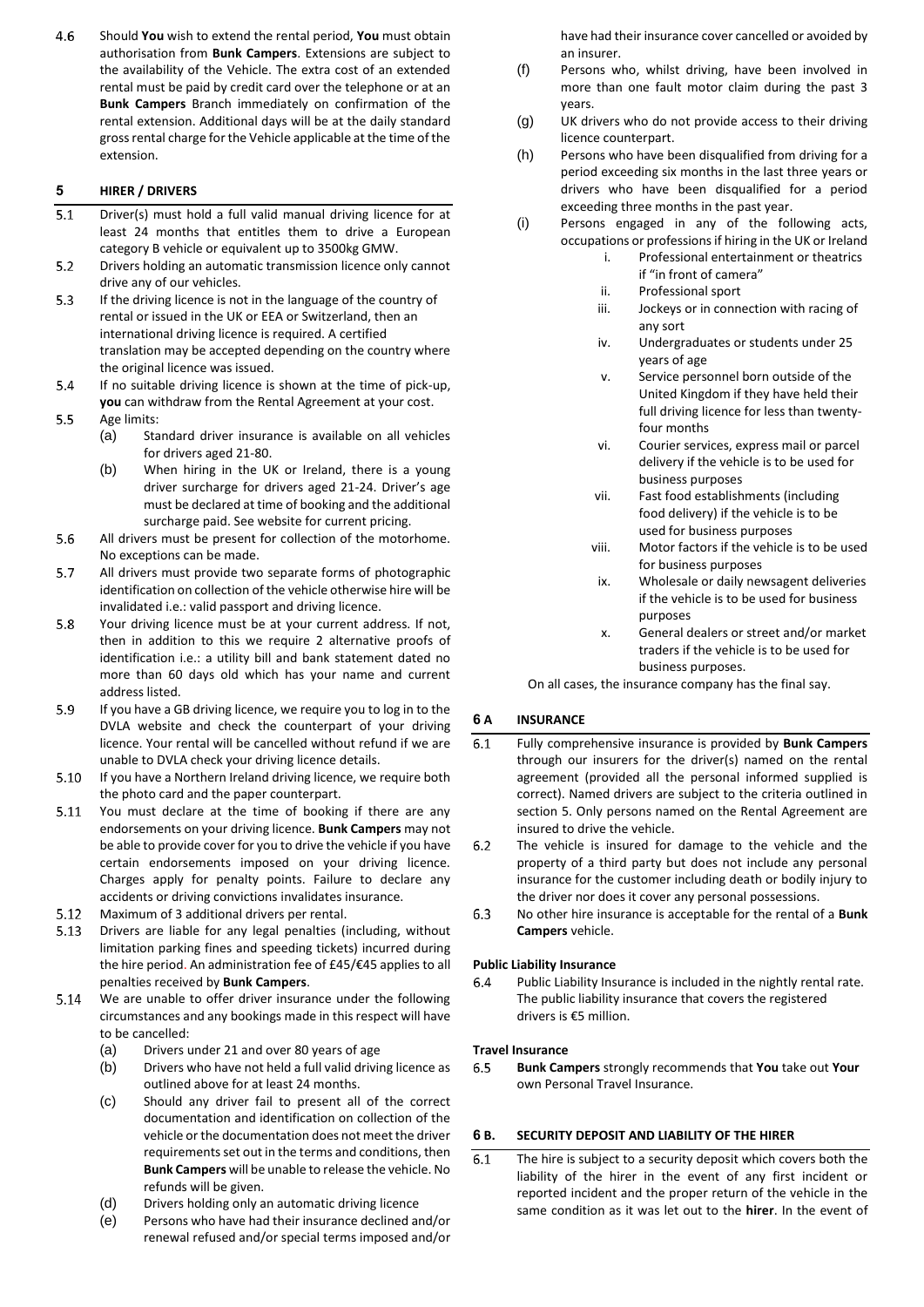any additional incident(s), a second security deposit will be required in order to continue with the rental.

- $6.2$ The security deposit is taken as a pre-authorisation on the **hirer**'s credit or debited from the **hirer**'s debit card at the time of collection (Visa or Mastercard). No other form of payment is accepted, and pre-paid currency cards cannot be accepted. The card used for the security deposit should be in the lead **driver's** name and the amount will be held on **your** card immediately.
- 6.3 In the event of any damage to the vehicle or third-party property, the **hirer** will be liable for the excess amount attributed to the hired vehicle.
	- (a) For drivers aged 25-80, the security deposit is £2000/€2000
	- (b) For drivers aged 21-24, the security deposit is £2500/€2500
- 6.4 Security deposits are authorised in the currency of the hire depot.
- 6.5 **Bunk Campers** reserves the right to increase the security deposit.
- 6.6 The security deposit is fully refundable within 28 days of return of the vehicle provided there are no outstanding claims or the following conditions:
	- (a) This security deposit will be used to fund any loss or damage whatsoever to equipment, fixtures, fittings, windows, cleaning fees, tyres or negligent damage to the vehicle.
	- (b) The security deposit will be used to fund any cleaning fees. A nominated valeting fee of up to £200/€200 will be charged against the deposit if the vehicle is not returned with the interior in a clean condition. An additional fee of £200/€200 will be charged against the deposit if the toilet and waste tank are not emptied and cleaned prior to the return of the vehicle. An additional fee of £500/€500 will be charged if it is found that smoking has been permitted in the vehicle. An additional £200/€200 will be charged if an unauthorised pet has been carried in the vehicle.
	- (c) The security deposit will be used to fund any refuelling costs arising from not returning the vehicle with a full tank of fuel.
	- (d) The costs of demurrage for the period the Vehicle is unavailable due to repairs. Any demurrage recovered from any negligent third party will be refunded to You upon its recovery.
	- (e) The **hirer** agrees to pay **Bunk Campers** any additional costs over and above the security deposit value should damages exceed the security deposit value within 28 days of your hire.
- 6.7 The **hirer** irrevocably authorises **Bunk Campers**to deduct from the security deposit any amounts due to **Bunk Campers** arising out of this agreement.
- $6.8\,$ A £45/€45 administration fee will be applied in addition to any costs to be deducted from the security deposit.

#### **6 C. EXCLUSIONS**

- $6.1$ The **hirer** accepts that the limitation of liability to the contractually agreed security deposit does not apply to:
- (a) Damage caused to the RV where the terms of Rental Contract have been breached
- (b) Any damage or loss caused by a negligent act/For damage or loss intentionally caused by **You**;
- (c) Mechanical problems E.g. clutch/gearbox due to driver negligence;
- (d) Replacement or repair of aerials, glass or wheels
- (e) Damage caused due to use of incorrect or contaminated fuel
- (f) Missing wheel trims, tools or spares;
- (g) For damages caused by neglecting proper operating procedures, e.g. incorrect fuel type and quality, ignoring oil or coolant levels, air pressure;
- (h) Damage to the underside of the vehicle or the roof, which includes the overhead "Luton" area is deemed as gross negligence. Any such damage will be charged at a fixed cost of £2500/€2500 plus the full security deposit on the vehicle;
- (i) The theft of the vehicle if the keys are left in the ignition or in or on the vehicle whilst unoccupied and the **hirer** shall be held fully responsible for a replacement vehicle;
- (j) Damage caused to windscreen, mirrors and/or tyre damage unless windscreen, mirror and tyre cover has been purchased and applies;
- (k) For damage caused by the incorrect use of snow chains;
- (l) Damage caused to the RV when using the RV in contravention of any legislation or regulation controlling vehicular traffic
- (m) Damage caused by freezing/overheating e.g. unit not winterised, or overheating of RV or systems, e.g. plumbing or water systems
- (n) Damage and associated costs with recovery of a bogged vehicle
- (o) Damage caused due to a single vehicle roll over

In these cases, **You** shall be liable for the full amount of damages. If **You** cause any damage during the agreed usage period due to gross negligence, **You** shall be liable to **Bunk Campers** for an amount commensurate to the severity of the negligence, up to and including the full amount of the loss. The burden of proof that gross negligence has not occurred lies with **You**.

**Bunk Campers** is entitled to withhold the security deposit, until **your**  liability and the amount of damage or loss has been finally determined.

# **6 D. TIMEFRAME FOR SETTLEMENT OF CUSTOMER LIABILITY CLAIMS**

- $6.1$ **Bunk Campers** shall use best endeavours to ensure that any money due back to the **hirer** is released as quickly as possible, however third-party claims can take months or even years to resolve. **Bunk Campers** cannot force the destiny of these claims, and the Customer acknowledges that the handling of these claims is up to **Bunk Campers'** insurers and the third party, whether they be insured or not.
- $6.2$ **Bunk Campers** is entitled to withhold the security deposit, until **your** liability and the amount of damage or loss has been finally determined.
- 6.3 **Bunk Campers** agrees to refund any security deposit as soon as reasonably practicable after receiving the final resolution and payment relating to third party claims.
- 6.4 The **hirer** agrees to provide all reasonable assistance to **Bunk Campers** in handling any claim including all relevant information and attending court to give evidence.
- 6.5 For information regarding outstanding claims or security deposit refunds, the guest should contact enquiries@bunkcampers.com during office hours.

# **6 E. ADDITIONAL CHARGES**

- $6.1$ The following are subject to additional charges:
	- (a) Additional driver(s). Maximum 3 additional drivers.
		- (b) Young driver(s) aged over 21 years to 24 years when hiring in the UK or Ireland.
		- (c) An additional premium of £3/€3.50 per endorsement per day applies to any driver with penalty points/convictions on their driving licence dated within 5 years from the commencement of the hire.

# **7 . COLLISION DAMAGE WAIVER (CDW)**

The COLLISION DAMAGE WAIVER (CDW) is an optional that reduces the standard liability. This can be purchased at time of booking or on collection of the vehicle. See website for current price.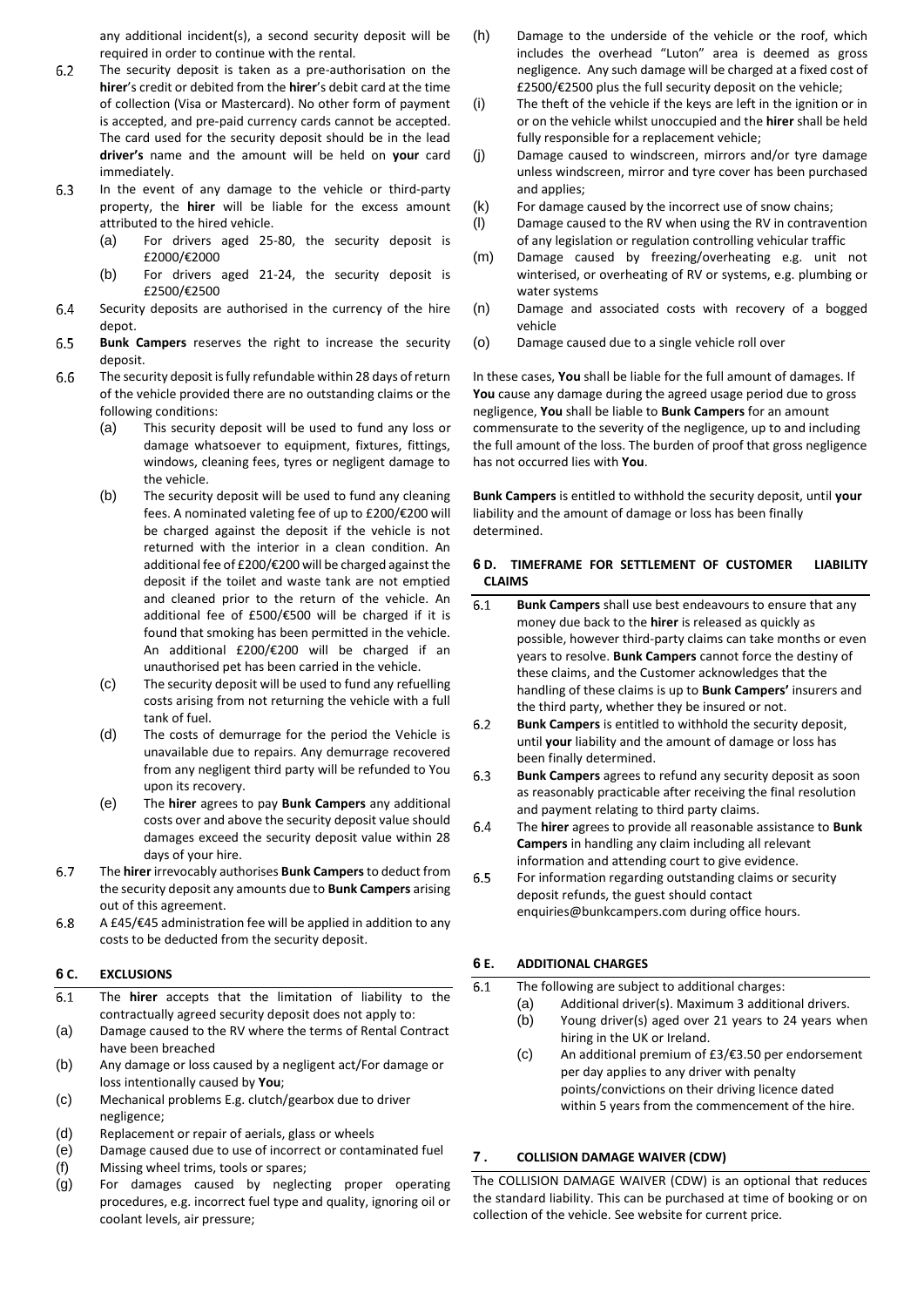- $7.1$ Purchase of the CDW reduces the standard excess (depending on level purchased) for the first reported incident or damage caused in a collision to either the vehicle or third-party property.
- $7.2$ Once an incident has occurred, CDW will be cancelled and the full security deposit amount will be due for any subsequent incidents. A second authorisation will be required at the time.
- $7.3$ CDW is not available to drivers less than 25 years of age or over 80 years of age.

# **8 WINDSCREEN, MIRROR AND TYRE PROTECTION**

 $8.1$ Windscreen, mirror and tyre cover is an optional extra that covers replacement or repair to windscreen, external mirror or tyre damage. This can be purchased at time of booking online or on collection of your vehicle. Windscreen, mirror and tyre cover is limited to 1 windscreen, 2 mirrors or 2 tyres after which normal replacement costs will be charged.

# **9 EXTRAS**

- $\overline{9.1}$ Other chargeable extras include:
	- (a) Bedding (duvet, pillow, covers) & Towels
	- (b) Camping furniture (Outdoor table and chairs)
	- (c) Toilet Chemicals
	- (d) Child seats
	- (e) Additional full bottle of camping gas
	- (f) VW Essentials Pack (Roadie, Nomad, Ranger only): Portable Toilet, Tent, Toilet Chemicals, GPS
	- (g) Value Pack
	- (h) Points/endorsements on driving licence
	- (i) Additional driver(s)
	- (j) Snow Chains
	- (k) Easy Return
	- (l) Drop and Go
	- (m) Pets
	- (n) Car Parking
	- Please see **Bunk Campers** website for current prices.
- $9.2$ A camping gas bottle (partially full) will be included in the rental and provided on collection. An additional full bottle can be purchased at pick up or customers can buy replacement gas bottles throughout the rental period at their own expense. The vehicle must be returned with a gas bottle, or a replacement gas bottle charge will apply.

# **10 VEHICLE COLLECTION AND RETURN**

 $10.1$ Collection and return of the Vehicle is to the agreed location specified at time of booking as set out under 'hire period' in the Rental Agreement Part A.

#### **Collection**

Collection of the vehicle is between 3-4.30PM (last collection time at 4.30PM) unless otherwise agreed by **Bunk Campers** and any additional premiums paid. The **hirer** should allow up to 1 hour in order to complete the pick up process.

- $10.2$ One security deposit payment is payable by credit or debit card only on collection. This covers standard liability, refuelling and cleaning deposit.
- 10.3 All drivers must be present on collection of the motorhome and must present their full valid driving licence (as outlined in section 5 of these terms and conditions), passport and credit/debit card for the security deposit. Photocopies will not be accepted. Vehicles will not be released without 2 forms of valid photo identification and funds for the security deposit being available on collection.
- **Bunk Campers** will supply the Vehicle in a clean, safe and 10.4 road worthy condition which meets **Bunk Campers'** quality assurance program along with all regulatory and registration requirements and **You** acknowledge that:
	- (a) (a) The **Vehicle** was delivered to **You** in a good operating condition and **You** agree to return the **Vehicle** without

alteration or addition, in the same condition, except for ordinary wear and tear (having regard to the period of hire excluding windscreen or tyre damage) together with all tools, tyres, accessories and equipment to the **Return Location** on the **Return Date** as specified in **Rental Agreement Part A.** 

- (b) **You** inspected the **Vehicle** at the commencement of the hire and agree that the **Vehicle** was in good operating condition and fit for the hire; and
- (c) The **Vehicle** remains at all times the sole property of **Bunk Campers.**
- 10.5 **Bunk Campers** will make every effort to have your vehicle ready for collection at the appropriate time, however, during busy periods there may be some delays which are out of our control. Should this be the case, no refunds will be due to you and no extension of your hire can be made as the motorhome will still be required to be returned in accordance with the details set out in your rental agreement.

#### **Return**

- 10.6 Return of the vehicle is between 9AM-11AM unless otherwise agreed and additional premiums paid. The **hirer** should allow 1 hour to complete the return documentation and check the vehicle.
- 10.7 The Vehicle must be returned undamaged, with the required level of fuel as per the rental agreement, with an empty and clean toilet cassette, empty waste water tanks (if applicable), gas bottle, a clean interior that is completely free of mud, rubbish and pet hair, and in the same condition as it left the depot otherwise charges will apply.
- 10.8 **Bunk Campers**reserves the right to charge a cleaning fee of up to £200/€200 if the vehicle is returned in an unclean condition.
- 10.9 The toilet cassette must be emptied prior to the return of the vehicle, or an additional £200/€200 will be charged to the **hirer**/**you.**
- 10.10 The vehicle must be returned with the same of fuel equal to that at the time **Bunk Campers** provided the vehicle. If the vehicle is returned with less fuel, the difference will be charged at £2/€2.50 per litre and a service fee of £30/€30 needs to be paid.
- 10.11 The exterior of the vehicle does not require cleaning unless it is covered with excess mud or dirt making it difficult for our team to see the return condition.
- 10.12 There are no refunds for early returns. Charges apply for late returns.
- 10.13 Should for any reason, the hirer fails to return the vehicle to the agreed **Bunk Campers** depot, the **hirer** accepts that he or she is liable for the full cost to recover the vehicle back to the **Bunk Campers** depot and for any daily rental fees for the vehicle for the period which it is off the road as the result of not returning the vehicle to the depot by the agreed return time.

#### **Late Returns**

10.14 **Bunk Campers** must be notified immediately to prevent any prosecution for driver(s) driving whilst uninsured. Late returns will be charged at one day's rental cost regardless of circumstances.

#### **11 DRIVING IN MAINLAND EUROPE**

11.1 Vehicles are not permitted to travel outside of the UK or Ireland.

#### **12 A. CANCELLATION BY BUNK CAMPERS**

12.1 **Bunk Campers** reserves the right to cancel a reservation

- before, on or after the commencement of hire as follows:
	- (a) **Hirer** does not provide a valid passport/identity card and driving licence as proof of ID.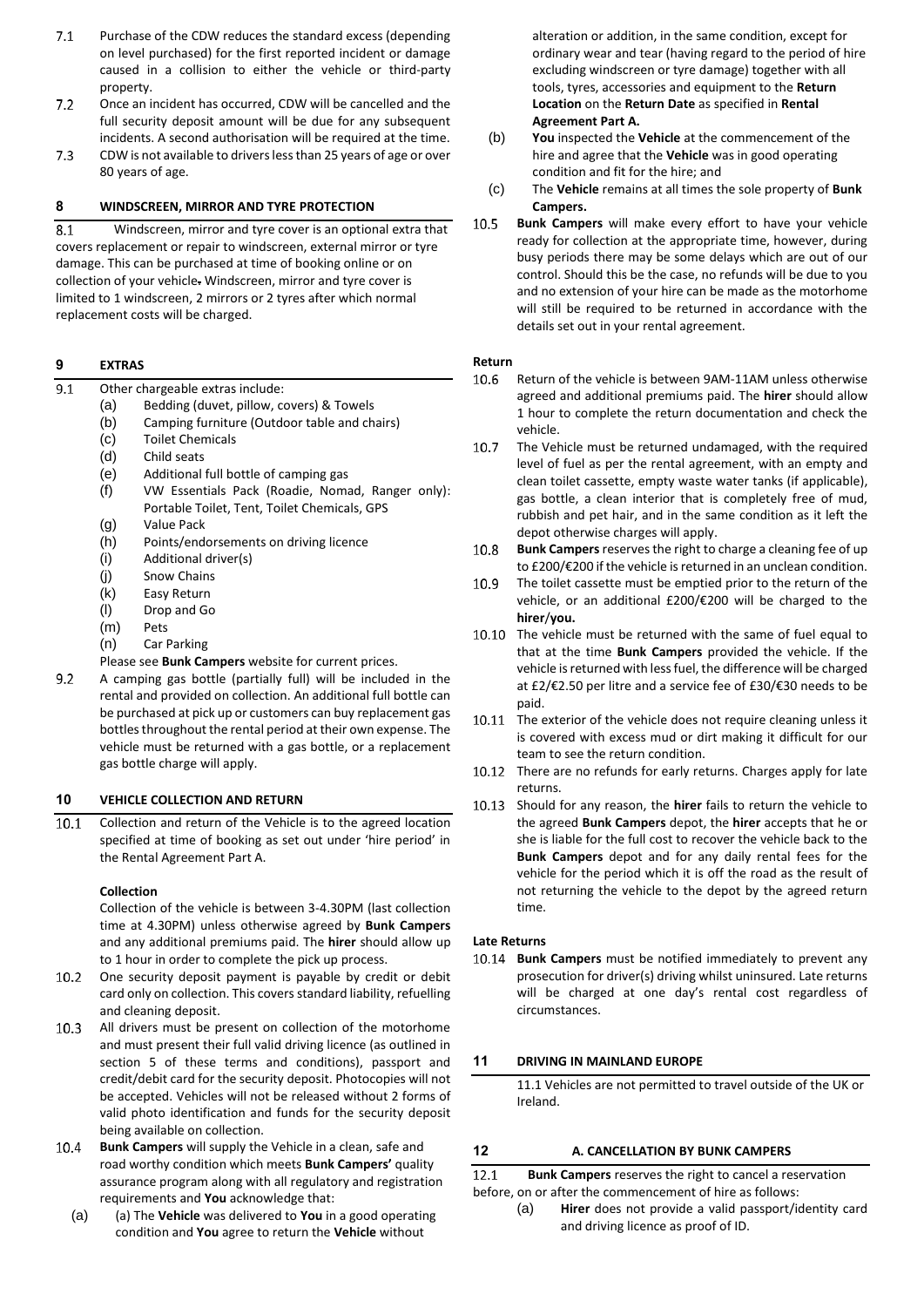- (b) If Named Driving Licence is not produced or valid in accordance with stated conditions.
- (c) If a UK driver fails to provide access to information on the counterpart driving licence.
- (d) **Hirer** fails to provide funds for security deposit payment by credit card or debit card.
- (e) Over occupancy of vehicle in accordance with the provision of seatbelts.
- (f) The address on driving licence does not match billing address where additional proof of ID is not supplied.
- (g) Due to operational issues affecting rental fleet.
- (h) **Hirer** is in breach of any term in this agreement.
- (i) The **hirer** obtained the vehicle through fraud or misrepresentation.
- (j) If any statement, representation, or warranty made by the **hirer** in respect to himself or additional drivers is incorrect.
- (k) The **vehicle** appears to be abandoned.
- (l) In the event of any damage to the vehicle regardless of fault.
- (m) The vehicle is not returned at the agreed date or **Bunk Campers** reasonably believes the vehicle will not be returned on the agreed return date.
- (n) **Bunk Campers** considers on reasonable grounds that the safety of passengers or the vehicle is in danger. The **hirer** understands that in the event of such termination or repossession that the **hirer** has no right to a refund or any part of the rental charges or the security deposit.
- 12.2 In the event of cancellation, **Bunk Campers'** liability is limited to the refunds of all monies paid by the **hirer**. No compensation is available for additional arrangements booked by **hirer** (e.g.: flights, concert tickets).
- $12.3$ **Bunk Campers** reserve the right to amend our cancellation policy for certain events.

#### **12 B. CANCELLATION OR CHANGE BY HIRER**

12.4 In the event of a cancellation by the **hirer** the following charges shall be incurred:

- (a) If cancelled more than 30 nights prior to pick up: 30% of total hire cost or booking deposit (whichever is greater)
- (b) If cancelled 30 to 15 nights prior to pick up: 50% of the total hire cost
- (c) If cancelled 14 nights or less prior to pick up, or noshow: 95% of the total hire cost
- $12.5$ Credit card and debit card charges are non-refundable.
- 12.6 No refund is available on any low-cost relocation deals.
- 12.7 In the event the **hirer** wishes to make changes to this contract with regards to change their vehicle type, dates of hire or pickup/drop-off location requests should be made in writing and agreed by **Bunk Campers** and the **hirer**. The following charges shall be incurred:
	- (a) Amendments to reservation dates, vehicle type or collection/return location will be accommodated where possible and are subject to availability and any increase in price.
	- (b) No refund will be given on alternations within 14 days of pick-up if the value of the hire for the new dates, pick-up/drop-off location or vehicle type is of lesser value than the original booking.
	- (c) If the pick-up or drop-off location is altered within 14 nights of pick-up, a relocation fee may also apply.

# **13 RIGHT TO CHANGE OF VEHICLE**

- 13.1 Vehicles are booked by vehicle category and not by make or model.
- 13.2 Acting reasonably, **Bunk Campers** reserves the absolute right to change **your** vehicle type or its specification in the event of

unforeseen circumstances such as accidents, operational issues or other losses.

- 13.3 The **hirer** is not liable for any increased rental charges from the substitute vehicle. The **hirer** is liable for any additional running costs pertaining to the substitute vehicle.
- 13.4 In the event of a downgraded vehicle type, the **hirer** may be eligible for a partial refund.
- 13.5 In the event of no alternative vehicle being available to **you**, **Bunk Campers'** liability islimited to a refund of the hire charge. In all cases, no other refund will be available including compensation for additional arrangements booked by **hirer** (e.g.: flights, hotels, activities).
- The substitution of an alternate vehicle due to unforeseen 13.6 circumstances is not a breach of contract and does not result in a refund, however a refund entitlement will be provided by **Bunk Campers** where there has been a breach of the contract giving rise to the right for a refund.
- 13.7 If **You** decide to rent a Vehicle of a lesser class than the one booked, **You** are not entitled to a refund.

# **14 MOTORHOME SYSTEMS**

14.1 Prior to the collection of your vehicle, **Bunk Campers** carry out a full inspection of all onboard components to ensure they function correctly. On collection, you will be shown how each component operates and what to look for if a system fails during the hire. **Bunk Campers** will do everything possible to resolve the issue without having to return to the depot, however, this is not always possible, and **Bunk Campers** cannot be held responsible should any loss of function happen and are not liable to refund any monies nor provide an alternative vehicle. In the case of winter hire, **Bunk Campers** cannot be held responsible in the event of any damage or inconveniences caused by freezing conditions. This is the responsibility of the hirer.

#### **15 HOLIDAY DISRUPTION COVERAGE**

- $15.1$ Should the **hirer**'s motorhome holiday be disrupted by a mechanical breakdown/motorhome system malfunction (which does not extend to accident or damaged caused by the **hirer**), for more than 48 hours after reporting to **Bunk Campers**, the renter will be reimbursed up to a maximum of the gross nightly rental rate for each night affected until the problem is rectified.
- 15.2 Failure of mechanical and motorhome systems which includes cabin heating/hot water, water pump, shower, toilet, refrigerator, gas hob/oven must be assessed by the depot or an authorised repairer.
- 15.3 Reimbursement is only possible when **Bunk Campers** has been contacted to rectify the problem and the **hirer** cooperates to do so.
- 15.4 Failure to notify **Bunk Campers** acknowledges that the issues are of such a minor nature that the **hirer** makes no claim for loss of time in respect to the rental. Defects and repairs of radio/CD player, reversing camera, cruise control etc are considered minor and are excluded from the Holiday Disruption Coverage.

#### **16 USE OF THE VEHICLE**

#### **Prohibited use of the vehicle – Travellers**

- Only Persons identified in Rental Agreement Part A as either 16.1 the renter or authorised driver may drive the Vehicle. Even when identified in the Rental Agreement Part A, persons who must not drive the Vehicle is;
	- (a) anyone who provides a false, fake or counterfeit licence;
	- (b) anyone who has given, or for whom **You** have given, a false name, age, address or any driver licence detail;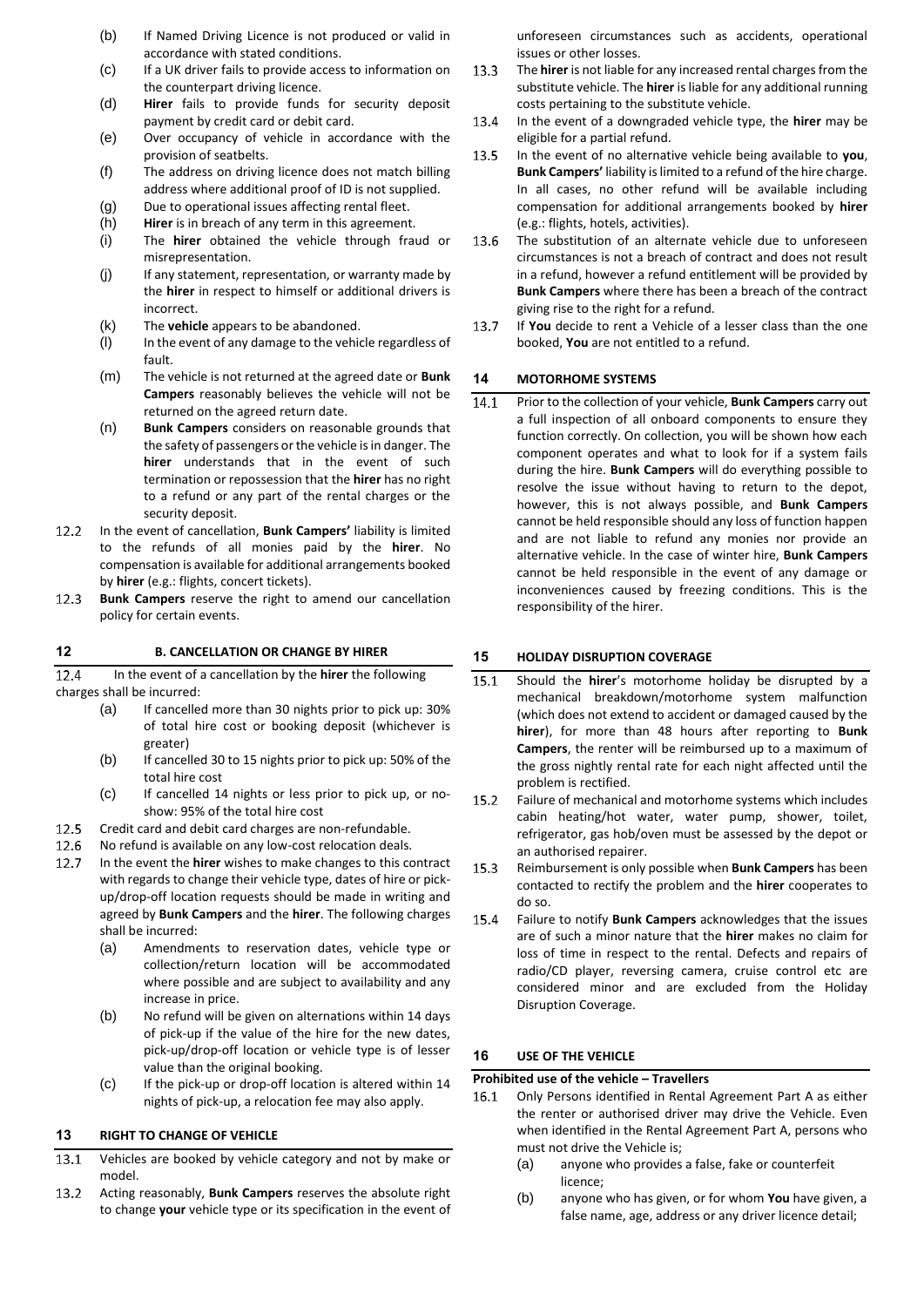- (c) anyone whose driver licence is currently expired or has been cancelled or suspended within the last two years;
- (d) anyone who is a learner, provisional or probationary licence holder or has not held a full driver's licence for any class of **Vehicle** for at least two years;
- (e) anyone under 21 or over 80 years of age;
- (f) anyone who uses or intends to use the **Vehicle** for illegal purposes;
- (g) anyone whose blood alcohol concentration or level of drugs exceeds the lawful percentage; and
- (h) anyone under the influence of or impaired by a drug, intoxicating liquor or any other substance.

# **Prohibited use of the vehicle – Travel**

- Prohibited use of the Vehicle is based on both the safety of  $16.2$ **You** and the preservation of our vehicles. Prohibited use includes, but may not be limited to:
	- (a) as a result of natural disasters, weather-based events or other major circumstances;
	- (b) for carrying persons for hire, gain or reward, or to carry any inflammable, explosive or corrosive materials;
	- (c) for pushing or towing any vehicle, trailer, boat or other object unless authorised by **Bunk Campers;**
	- (d) for carrying any greater load and/or more persons for which the **Vehicle** is not designed;
	- (e) for racing, pace-making, speed trials, driving in a dangerous, wilful or reckless manner;
	- (f) for carrying illegal substances or product either for commercial purposes, financial gain or delivery of such goods; and
	- (g) driving the **Vehicle** in an unsafe or unroadworthy condition;
	- (h) driving the **Vehicle** on unsealed and non-public roads;
	- (i) driving the **Vehicle** on any and all unnumbered roads and highways;
	- (j) driving the vehicle other than in a cautious, prudent and normal manner or used in a manner which could cause damage.
	- (k) leaving with the ignition key in or on the vehicle or unlocked while it is unoccupied (invalidates Insurance);
	- (l) submersion in water or in contact with salt water;<br>(m) journeys into areas at war journeys into areas at war

16.3 I understand that **Bunk Campers** reserves the right at any time, at its sole discretion, to restrict vehicle movements in certain areas due to adverse road or weather conditions or any other reasonable cause.

# **17 BREAKDOWN AND VEHICLE MAINTENANCE**

- $17.1$ 24-hour Roadside Assistance is provided under the hire contract.
- $17.2$ All faults or damage must also be reported to **Bunk Campers** Guest Support within 24 hours.
- $17.3$ The **hirer** will take all reasonable steps to properly maintain the vehicle whilst on hire including checking oil, coolant and AdBlue levels, tyre pressures and batteries every 500 miles/kilometres.
- $17.4$ The **hirer** must report to **Bunk Campers** as soon as possible, where the oil is above or below the recommended level or the warning indication light is illuminated. The **hirer** must add water/coolant to the cooling system and use a licenced mechanic to perform any tasks necessary subject to the manufacturer's specifications.
- 17.5 The **hirer** agrees to maintain the Vehicle to these conditions and acknowledge that any mechanical damage occasioned as a result of **Your** failure to maintain the Vehicle in accordance with this clause must be paid by **You**.
- 17.6 **Bunk Campers** understand that while on holiday the vehicle may require small repairs or small items included in the

kitchen kit may need replacement. So as not to disrupt the road trip any further, if the damage was not caused by the **hirer**, repairs up to £100/€100 can be completed without authorisation and will be reimbursed on production of a valid receipt. If repairs over £100/€100 are needed, the **hirer** must obtain **Bunk Campers'** authority before any work is carried out.

- 17.7 Should the matter be of a more serious nature, **Bunk Campers** will make every attempt to rectify the situation immediately. This will include contacting nearby repairers, mechanics and other necessary suppliers to assist in addressing the issue and direct the **hirer** to the nearest supplier or Branch when required.
- 17.8 The **hirer** will be liable for any costs associated with the incorrect use of fuel. All **Bunk Campers** vehicles run on diesel.

# **18 RESPONSIBILITY WHEN AN INCIDENT OCCURS**

- In the event of any accident, loss or damage arising out of the 18.1 use of vehicle including damage to a third-party vehicle, the **hirer** will:
	- (a) Notify **Bunk Campers** within 24 hours of the event
	- Obtain the names and address of third parties and any witnesses and report the event to the nearest police station
	- (c) Complete the incident reporting form supplied in the vehicle
	- (d) Not make any admittance of liability or make a settlement offer to other parties
	- (e) Assist **Bunk Campers**in handling any claim arising from the event
	- (f) Acknowledge that the excess or other amount due in respect of any damage arising from an accident, loss or damage is payable at the time of reporting the event and not at the completion of the rental period, regardless of which party is at fault.
	- (g) Will pay any costs relating to a change of vehicle as a result of an incident regardless of which party is at fault.
	- (h) Accept that no security deposit/excess will be refunded until the claim is settled.

# **19 VIOLATION OF TRAFFIC LAWS AND REGULATIONS**

- 19.1 Driver(s) are personally liable for all legal penalties and fees pertaining to any traffic violation infringements under the current Road Traffic Legislation applicable in the country of travel.
- If any traffic violation infringements are presented to **Bunk**  19.2 **Campers**for your hire period which the **hirer** is liable for, **Bunk Campers** will charge to the **hirer**, the full cost along with an administration fee of £45/€45 for each infringement.

# **20 CONDITIONS OF HIRE**

- 20.1 The company's camper van rental agreement is the sole contract for hiring the vehicle between **Bunk Campers** and the **hirer**(s), driver(s) and/or passenger(s).
- $20.2$ The company takes no responsibility for any delay, loss, damage or injury that a **hirer** might experience no matter how it is caused or by whom.
- $20.3$ No refunds are payable on accommodation or other arrangements by **Bunk Campers** where a **hirer** or passenger changes, cancels or seeks to vary this agreement.
- 20.4 These conditions cannot be varied or altered or waived by any employee or representative of **Bunk Campers** or by anyone providing services or facilities.
- 20.5 The company cannot be bound by any representative or statement unless it is confirmed in writing by **Bunk Campers'** management.